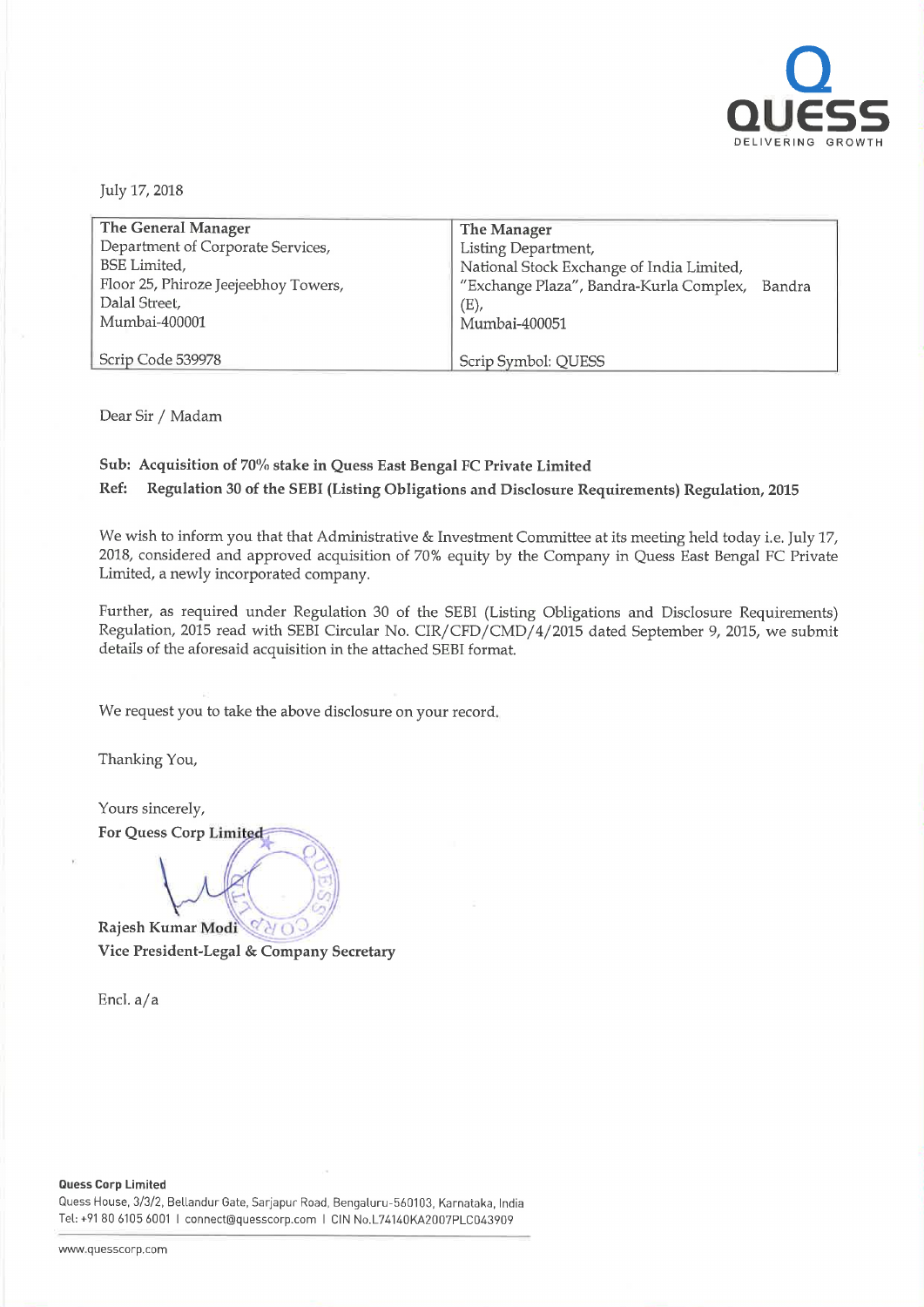

Information required under Regulation 30 of SE81 (Listing Obligations and Disclosure Requirements) Regulation, 2015 read with SEBI Circular No. CIR/CFD/CMD/4/2015, dated September 09, 2015.

| S1.<br>N <sub>o</sub> | Particulars                                                                                                                                                                                                                                                                                       | Details                                                                                                                                                                                                                                                                                                                                                                                                                                                                                                                                                                                                                                                                                             |
|-----------------------|---------------------------------------------------------------------------------------------------------------------------------------------------------------------------------------------------------------------------------------------------------------------------------------------------|-----------------------------------------------------------------------------------------------------------------------------------------------------------------------------------------------------------------------------------------------------------------------------------------------------------------------------------------------------------------------------------------------------------------------------------------------------------------------------------------------------------------------------------------------------------------------------------------------------------------------------------------------------------------------------------------------------|
|                       |                                                                                                                                                                                                                                                                                                   | Name: Quess East Bengal FC Pvt. Ltd. ("QEBFC")                                                                                                                                                                                                                                                                                                                                                                                                                                                                                                                                                                                                                                                      |
| 1.                    | Name of the target entity, details in brief<br>such as size, turnover etc.;                                                                                                                                                                                                                       | Business: Quess Corp Limited and East Bengal Club (EBC), 98<br>year old iconic football club based out of Kolkata, have formed<br>a JV "Quess East Bengal FC Pvt. Ltd.". The football team from<br>EBC will now participate under the new name of "Quess East<br>Bengal FC". QEBFC will retain all the marketing and<br>commercial rights associated with the sporting activities of<br>EBC.                                                                                                                                                                                                                                                                                                        |
|                       |                                                                                                                                                                                                                                                                                                   | Size & turnover: Not applicable, being a newly incorporated<br>Company.                                                                                                                                                                                                                                                                                                                                                                                                                                                                                                                                                                                                                             |
| 2.                    | Whether the acquisition would fall within<br>related party transaction(s) and whether<br>the promoter/ promoter group/ group<br>companies have any interest in the entity<br>being acquired? If yes, nature of interest<br>and details thereof and whether the same is<br>done at "arm's length"; | The proposed acquisition does not fall within related party<br>transaction(s) as the promoter/ promoter group/ group<br>companies of Quess Corp Limited ("Quess") do not have any<br>interest in QEBFC, the entity being acquired.                                                                                                                                                                                                                                                                                                                                                                                                                                                                  |
| 3.                    | Industry to which the entity being acquired<br>belongs;                                                                                                                                                                                                                                           | Professional Sports (Sports and Games)                                                                                                                                                                                                                                                                                                                                                                                                                                                                                                                                                                                                                                                              |
| 4.                    | Objects and effects of acquisition (including<br>but not limited to, disclosure of reasons for<br>acquisition of target entity, if its business is<br>outside the main line of business of the<br>listed entity);                                                                                 | The current investment of Rs 10 Cr. (through a mix of cash<br>٠<br>sponsorship and investment) will be leveraged to build a<br>competitive football team that will play in the highest<br>football league in India. QEBFC will also generate<br>additional funds through sponsorship, branding, marketing<br>and other commercial initiatives related to football.<br>As Quess transitions from being a services provider to that<br>$\bullet$<br>of building large business platforms it is imperative that it<br>connects with a diversified base of large number of<br>customers and consumers. The current investment will<br>provide a long-term and optimized branding platform for<br>Quess. |
| 5.                    | Brief details of any governmental<br>or<br>regulatory approvals required for the<br>acquisition;                                                                                                                                                                                                  | Not Applicable.                                                                                                                                                                                                                                                                                                                                                                                                                                                                                                                                                                                                                                                                                     |
| 6.                    | Indicative time period for completion of the<br>acquisition;                                                                                                                                                                                                                                      | On or before August 30, 2018.                                                                                                                                                                                                                                                                                                                                                                                                                                                                                                                                                                                                                                                                       |

Guess Corp Limited

Quess House, 3/3/2, Bellandur Gate, Sarjapur Road, Bengaluru—560103, Karnataka. India Tel: +91 80 6105 6001 | connect@quesscorp.com | CIN No.L74140KA2007PLC043909

 $\mu$